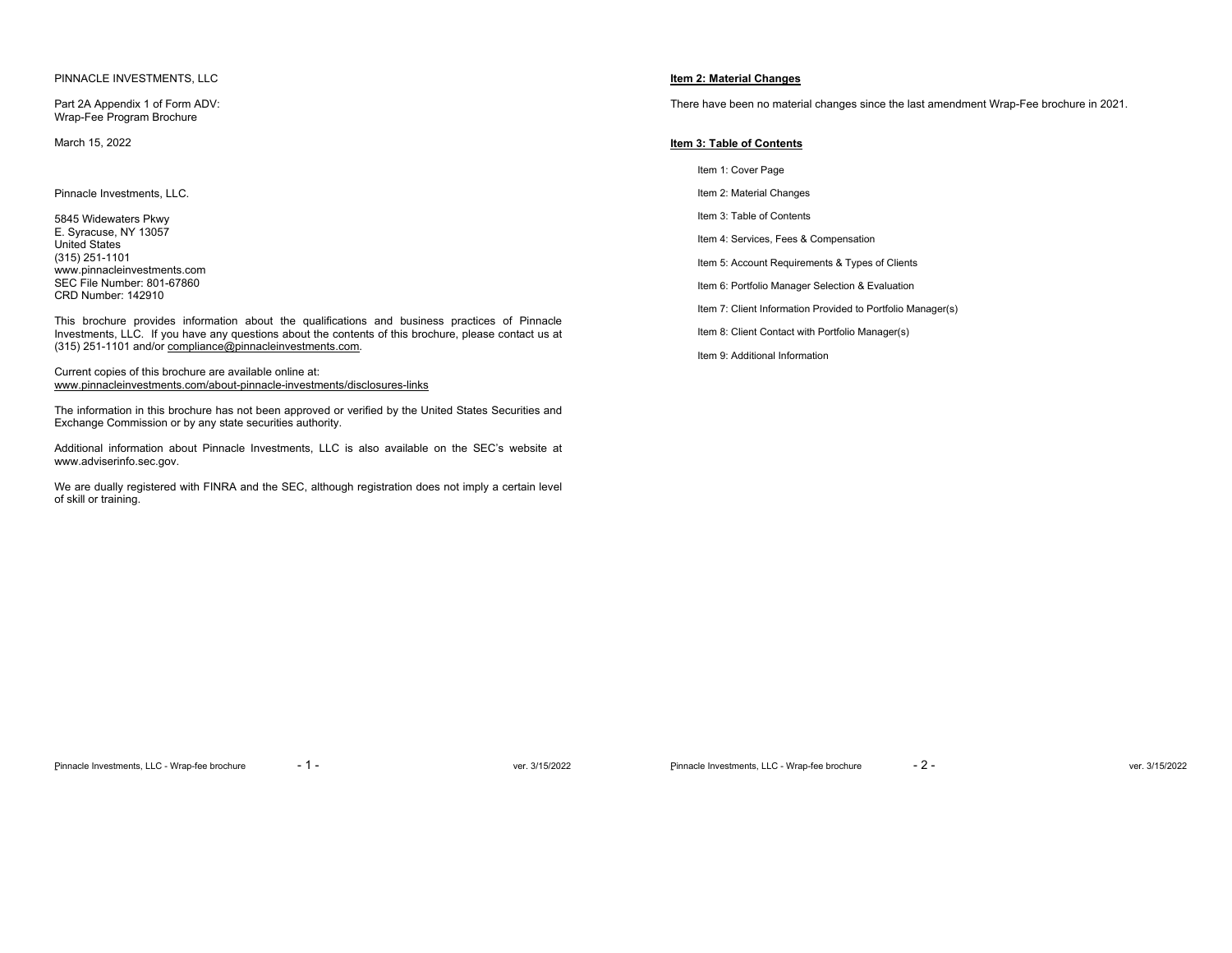# **Item 4: Services, Fees and Compensation**

Pinnacle Investments, LLC ("Pinnacle Investments") is a dually registered Broker-Dealer ("BD") and Registered Investment Adviser ("RIA").

Pinnacle Investments is a member firm of FINRA and SIPC. We were founded in the year 1995 and are organized as a limited liability company under the laws of New York State. Our fiscal year ends in the month of December each year.

Pinnacle Investments is 100% owned by Pinnacle Holding Company, LLC which is organized as a limited liability company. There are no individual owners of 25% or more of Pinnacle Holding Company, LLC. FKAPI, Inc., a domestic entity, owns 25% or more of Pinnacle Holding Company, LLC.

Pinnacle Investments in conjunction with our Investment Advisor Representatives ("Pinnacle IAR") offers the following advisory services: financial planning, portfolio management for individuals and/or small businesses, selection of other advisers, investment advisory service, and investment advice through consultation not included in aforementioned services.

#### **Mutual Funds and Exchange-Traded Funds in Advisory Programs**

Mutual fund companies typically offer multiple share classes of each of their mutual funds with varying levels of fees and expenses. Mutual funds or share classes offered through our advisory Programs are not necessarily the least expensive. Investing in mutual funds will generally be more expensive than other investment options available in your advisory account, such as ETFs. In addition to the Program fee, you will also bear a proportionate share of each fund's expenses, including investment management fees that are paid to the fund's investment adviser. These expenses are an additional expense to you and not covered by the Program fee; rather, they are embedded in the price of the fund. You should carefully consider these underlying expenses, in addition to the Program fees, when considering any advisory Program and the total compensation we receive. Other funds and share classes may have different charges, fees, and expenses, which may be lower than the charges, fees, and expenses of the funds and share classes made available in the Program. An investor who holds a less-expensive share class of a fund will pay lower fees over time - and earn higher investment returns than an investor who holds a more expensive share class of the same fund.

Pinnacle Investments may use some or all of the following factors when determining if a wrap-fee program is in the best interest of the client including trading activity, custody fees, portfolio management and client service fees. Pinnacle Investments pays portfolio managers up to 100% of the Wrap-fee paid by clients.

### **Wrap-Fee Programs Offered:**

### **Pinnacle Investments offers clients the following Wrap Fee ("Wrap-Fee") Programs:**

#### **Ascend**

 Pinnacle Investments has entered into an agreement with Betterment, LLC to utilize its platform for our Ascend program. The Ascend program is designed to help investors achieve their goals by providing broad diversification and automatic rebalancing combined with ongoing advice from a Pinnacle Investments' IAR. Accounts are managed on a discretionary basis.

**Standard Fees:** Fees for Ascend are only offered on a wrap-fee basis, covering all of our execution, consulting and custodial services as well as each Manager's fee for their services. Fees for our Ascend program vary depending on the service model. Annualized fees range from 0.25% to 1.5% if a Pinnacle Investments adviser representative is involved with investment management services. These rates may be negotiated based on account size and level of service required. Betterment, LLC receives 0.25% for the use of their platform. The portion of the fee above 0.25% is retained by Pinnacle Investments. In addition, ETFs have fees associated with them that you will pay above and beyond the stated contract rate you sign. These fees are embedded within the price of the ETF. Please refer to the prospectus for specific fees associated with a given ETF. Fees are billed quarterly in arrears. Fees are calculated beginning one day before the end of the prior quarter and the accrual of fees ends two days prior to the end of the current quarter.

**Account Requirements:** There is no minimum requirement for account size to participate in the Ascend program. The program is intended for use by retail clients.

# **Wells Fargo Advisors Programs**

Pinnacle Investments has entered into an agreement with Wells Fargo Advisors ("WFA"), pursuant to which WFA provides advisory and/or other services ("WFA Programs". Clients of investment advisory accounts described herein are clients of Pinnacle Investments. Pinnacle Investments is not related to or affiliated with WFA or Wells Fargo Clearing Services, LLC (the "Clearing Agent"). Unless otherwise specified, Clearing Agent will maintain custody of client assets. Clearing Agent qualifies as a "qualified custodian" as described by Rule 206(4)-2 of the Investment Advisers Act. WFA and Clearing Agent each reserves the right to reject and not provide services to any client or with respect to any client account for any reason.

WFA *provides advisory and other services* to Pinnacle Investments with respect to the following WFA Programs: 1) Personalized Unified Managed Account (Personalized UMA), 2) FundSource, and 3) Customized Portfolio. Please review the appropriate WFA Disclosure Documents for a complete description of each program.

WFA *does not provide advisory services* to Pinnacle Investments with respect to 1) Private Investment Management ("PIM"), 2) Asset Advisor and 3) CustomChoice. While Pinnacle Investments is the sponsor of these advisory programs, WFA provides certain non-advisory services which enable Pinnacle Investments to offer these programs.

The Pinnacle IAR may receive compensation as a result of the Client's participation in the program. The amount of this compensation may be more than what the Client may receive if the Client participated in Pinnacle's other programs or paid separately for investment advice, brokerage, and other services. The Pinnacle IAR, therefore, may have a financial incentive to recommend the wrap fee program over other programs or services.

### **Personalized Unified Managed Account (Personalized (UMA)**

The Personalized UMA is a unified managed account that offers access to a variety of investment strategies on a single wealth management platform. Unified Managed Accounts (UMAs) allow you to combine mutual funds, exchanged-traded funds (ETFs), separately managed accounts (SMAs), annuities and Wells Fargo Investment Institute's professionally managed blends into one comprehensive account, which may be customized in an effort to meet your investment goals.

 Masters: In the case of Masters, Pinnacle Investments will assist each Client in reviewing the Client's investment objectives, including any restraints designated with respect to securities to be in invested in the Client's Account(s), and in selecting among a universe of WFA affiliated and unaffiliated investment advisors that WFA shall provide to Pinnacle Investments. The investment advisors in such universe (the "Masters Managers"), including investment advisors that are or subsequently become affiliates of WFA, are evaluated by WFA and meet WFA's minimum quantitative and qualitative research criteria. In certain cases, the Masters Managers will manage Client Accounts on a discretionary basis. In other cases, WFA will manage the Account on a discretionary basis based on advice provided to WFA by various investment advisors ("Model Managers") as to the securities and other investments to be purchased and sold for a particular strategy. WFA will generally implement the Model Manager's recommendations without change, subject to any reasonable restrictions the Client may impose. WFA or the Masters Manager, as applicable, will handle the day-to-day investment management of the Account, in whole or in part, in accordance with the Client's stated investment objectives and will buy, sell or otherwise trade and settle securities or other investments for Client's Account without discussing these transactions with the Client in advance. Where investment discretion has been allocated to the Master's Manager, WFA will not be responsible for any decision made by the Masters Manager as to the day-to-day management of the Account.

Pinnacle Investments, LLC - Wrap-fee brochure - 4 - ver. 3/15/2022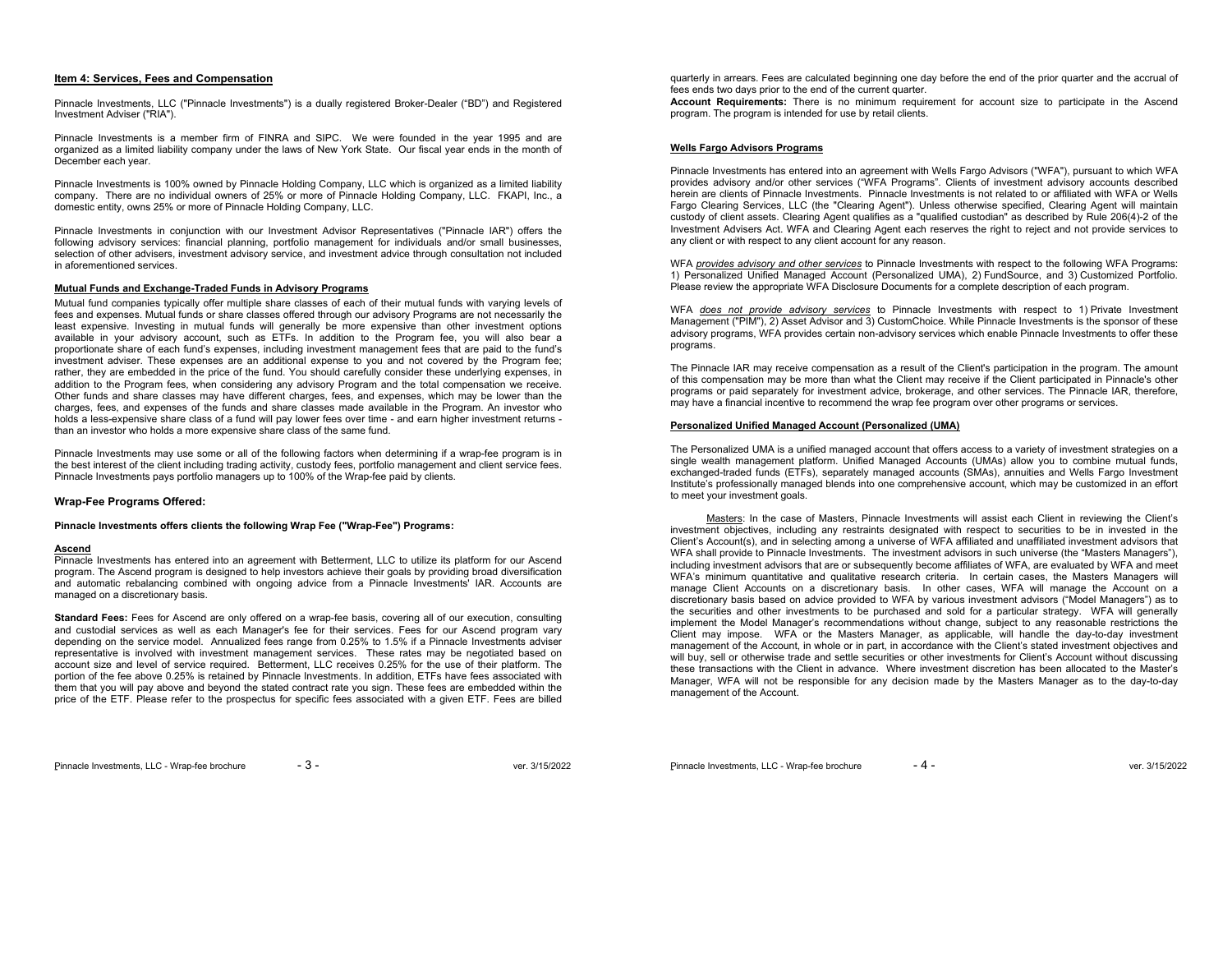WFA may, in its investment discretion, add or remove Masters Managers from the universe provided to Pinnacle. WFA or FCLLC will notify Pinnacle Investments prior to adding or removing a Masters Manager from the universe it provides to Pinnacle Investments. Pinnacle Investments will be responsible for communicating these changes to Clients and giving WFA direction if the Client does not want to accept the changes being implemented by WFA. In any event, the Masters Manager that is being removed from the universe will no longer be available through the Program to Pinnacle Investments.

 Direct Managed Accounts ("DMA"): In the case of DMA, Pinnacle Investments will assist each Client in reviewing Client's investment objectives, including any restraints designated with respect to securities to be invested in the Client's Account, and in selecting among several Optimal Blends which are target allocations developed by WFA comprised of strategies of certain WFA affiliated and unaffiliated investment advisers (including WFA) ("DMA Managers"), mutual funds and/or ETFs. Pinnacle Investments may also assist Clients in creating a Customized Blend and target allocation by selecting from the list of available of DMA Managers, mutual funds, and/or ETFs. Mutual funds and/or ETFs may be selected individually or as a strategy (known as "Completion Sleeve") within a Customized Blend or may also be included as part of an Optimal Blend.

In certain cases, the DMA Managers will manage Client Accounts on a discretionary basis. In other cases, WFA will manage a portion of Client's Account ("Sub-Account") on a discretionary basis based on advice provided to WFA by various investment advisers ("Model Managers") as to the securities and other investments to be purchased and sold for a particular investment strategy. WFA will generally implement the Model Manager's recommendations without change, subject to any reasonable restrictions the Client may impose. The DMA Manager responsible for the selected strategy will handle the day-to-day investment management of the Account, in whole or in part, in accordance with Client's stated investment objectives and will buy, sell or otherwise trade and settle securities or other investments for the Account without discussing these transactions with the Client in advance. Where investment discretion has been allocated to the DMA Manager other than WFA ("Discretionary Manager"), WFA will not be responsible for any decision made by the DMA Manager as to the day-to-day management of the Account. Manager Profiles associated with the selected investment strategy will indicate whether the DMA Manager is acting as a Discretionary Manager or Model Manager. WFA or FCLLC will notify Pinnacle Investments prior to adding, removing or replacing Discretionary Managers, or mutual funds, or otherwise changing an Optimal Blend, and Pinnacle Investments will be responsible for communicating these changes to Clients and giving WFA direction if the Client does not want to accept the changes being implemented by WFA. The mutual fund allocation will be managed by Pinnacle in a separate Sub-Account.

Wells Fargo Compass Advisory: In the case of Wells Fargo Compass advisory, Pinnacle Investments and the applicable Wells Fargo Compass portfolio manager(s) will, based upon the information contained in the applicable Client's Questionnaire and based upon model investment portfolios designed for a specific investor that WFA shall provide to Pinnacle Investments, invest and reinvest for each Client, on a discretionary basis without contacting the Client for prior approval, securities and/or cash that the Client may from time to time deposit in the Client's Account.

 Allocation Advisors: In the case of allocation Advisors, Pinnacle Investments and the applicable WFA Allocation Advisors portfolio manager(s) will, based upon the information contained in the applicable Client's Questionnaire and based upon model investment portfolios designed for a specific investor that WFA shall provide to Pinnacle Investments, invest and reinvest for each Client, on a discretionary basis without contacting the Client for prior approval, securities, including Exchange Traded Funds and exchange Traded Notes and/or cash that the Client may from time to time deposit in the Client's account.

 Customized Portfolios: In the case of Customized Portfolios, Pinnacle Investments will assist each client in reviewing the Client's investment objectives, including any restrictions designated by the Client with respect to investment securities to be invested in the Client's Account. In addition, Pinnacle Investments will assist the Client in transitioning the Client's concentrated Account to a tailored portfolio made available through Customized Portfolios by an affiliate of WFA, Wells Fargo Bank, N.A., which acts as investment manager for the Account.

#### **Personalized UMA Fees**

 Fees for UMA Accounts are only offered on a wrap-fee basis, covering all of our execution, consulting and custodial services as well as each Manager's fee for their services.

| <b>Standard Fee</b> | Personalized UMA - 2.50% (annualized, calculated on your account value).            |
|---------------------|-------------------------------------------------------------------------------------|
|                     | 2.25% (annualized, calculated on your<br>Allocation Advisors Strategies -           |
|                     | account value).                                                                     |
|                     | 2.25% (annualized, calculated on your account<br>Wells Fargo Compass -<br>value).   |
|                     | Customized Portfolios -<br>2.25% (annualized, calculated on your account<br>value). |

The current standard fee, which is negotiable, is shown above. Please consult the Program Features and Fee Schedule of your Client Agreement.

There is a minimum fee of \$250 per quarter. You should be aware that the imposition of the minimum fee may cause your fee (expressed as a percentage) to be greater than the standard fee stated above. Under certain circumstances, the minimum fee may be waived.

### **FundSource**

FundSource is a discretionary investment advisory Program that offers a broad array of mutual funds that invest in and across different investment asset classes and employ varied approaches to investment management. "Optimal Blends" are managed portfolios of recommended funds, based on due diligence and asset allocation guidance provided by, Wells Fargo Investment Institute ("WFII"), for a number of different investment objectives. Based on your investment objectives, financial circumstances and risk tolerance, your IAR will recommend either an Optimal Blend or a Customized Blend, created in consultation with you, which you may select as the target allocation for your Account. Once you choose an Optimal or Customized Blend, the assets in your Account will be invested by your Financial Advisor on a discretionary basis. The combination and allocation strategy of the selected mutual funds in an Optimal Blend is based the appropriate target asset allocation and/or risk/return profile for your investment objective and risk tolerance. The target allocation for Customized Blends is determined at the time your Account is established in the FundSource Program. In order to maintain the Account in conformance with your targeted fund allocations, WFA will automatically rebalance it periodically if actual allocations vary by more than certain established percentages from the target allocation. We will generally rebalance the Account annually, unless market conditions indicate we should do so more frequently. You may also request us to rebalance your Account as necessary. If your Account is managed pursuant to a Customized Blend, you may opt out of automatic rebalancing. Accounts are managed on a discretionary basis.

### **FundSource Fees**

Fees for FundSource Accounts are only offered on a wrap-fee basis, covering all of our execution, consulting and custodial services as well as each Manager's fee for their services. In addition, mutual funds and ETFs have fees associated with them that you will pay above and beyond the stated contract rate you sign. These fees are embedded within the price of the mutual fund or ETF. Please refer to the prospectus for specific fees associated with a given mutual fund or ETF.

**Standard Fee** 2.00% (annualized, calculated on your account value).

The current standard fee is negotiable. Please consult the Program Features and Fee Schedule of your Client Agreement. Notwithstanding this fee calculation, the minimum fee charged to the Account will be \$75 per quarter. You should be aware that the imposition of the minimum fee may cause the Program fee rate (expressed as a percentage) to be greater than the fee stated in the Fee Schedule table for the Program. Under certain circumstances, the minimum fee may be waived.

Pinnacle Investments, LLC - Wrap-fee brochure  $-5$  - ver. 3/15/2022

Pinnacle Investments, LLC - Wrap-fee brochure - 6 - ver. 3/15/2022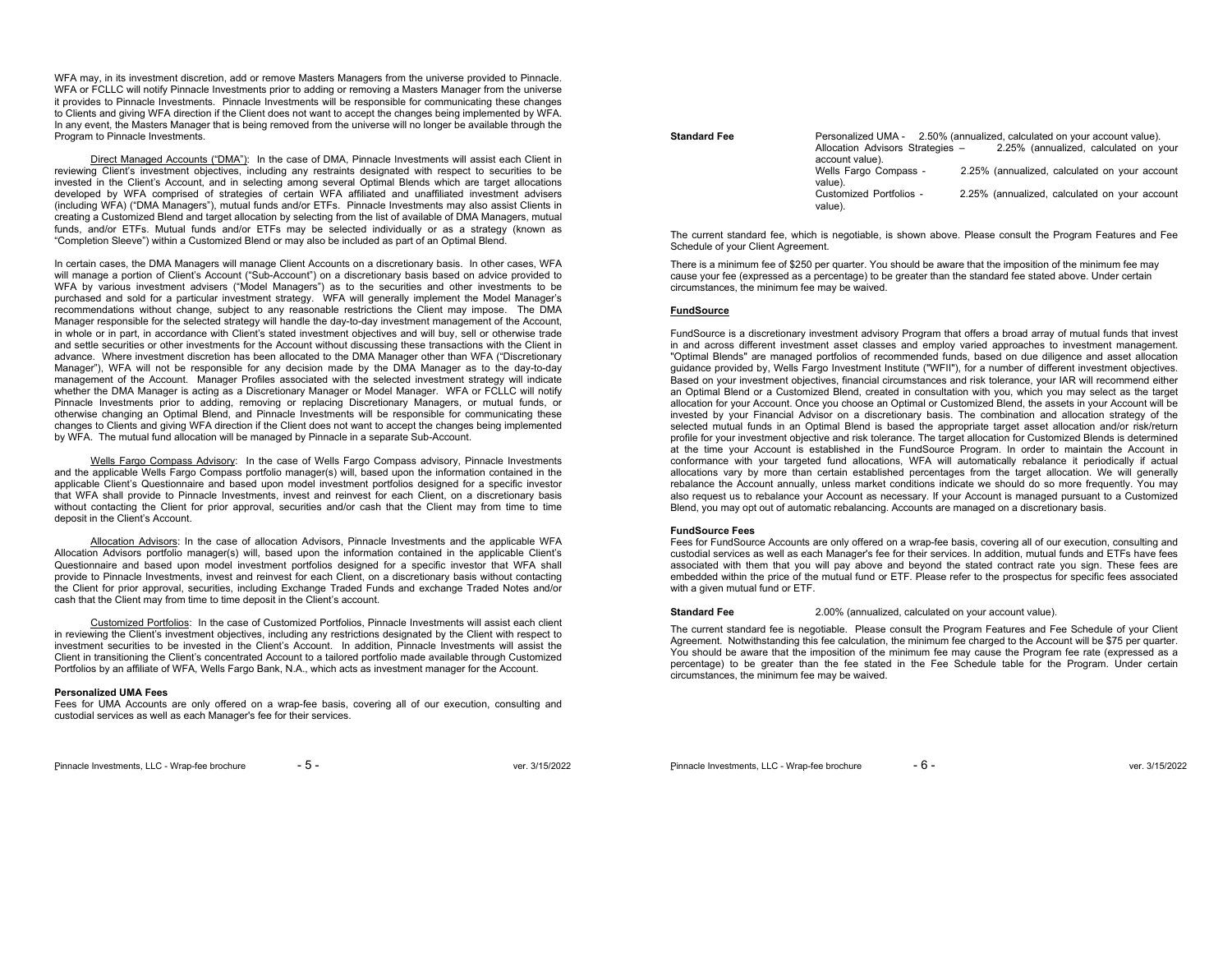## **Private Investment Management ("PIM")**

The PIM Program utilizes stocks, bonds, cash, Program eligible mutual funds, ETFs, CEFs, fee based UITs, CDs and covered options to construct the investment portfolio. Program eligible mutual funds may include asset allocation funds, alternative strategy mutual funds or other select funds that may utilize derivatives, short-selling, leverage and other strategies to meet stated investment objectives, enhance diversification, hedge risks, accentuate returns or facilitate certain market exposures or more dynamic allocation changes. Individual PIM Portfolio Managers may develop specific investment strategies which ordinarily include long and short-term securities purchases and, depending on your objectives and the Portfolio Manager's investment philosophy, supplemental covered option writing. In special circumstances, the strategies may also include margin transactions, other option strategies and trading or short sale transactions. Accounts are managed on a discretionary basis by the Pinnacle Investments' IAR.

## **PIM Fees**

 Fees for PIM Accounts are only offered on a wrap-fee basis, covering all investment advice, execution, consulting and custodial services.

**Standard Fee** First \$250,000 is 3.0% (annualized, calculated on your account value). Next \$750,000 is 2.5% (annualized, calculated on your account value). Over \$1,000,000 is 2.0% (annualized, calculated on your account value).

The current standard fee is negotiable. Please consult the Program Features and Fee Schedule of your Client Agreement.

There is a minimum fee of \$125 per quarter. You should be aware that the imposition of the minimum fee may cause your fee (expressed as a percentage) to be greater than the standard fee stated above. Under certain circumstances, the minimum fee may be waived.

## **Asset Advisor**

Asset Advisor is a non-discretionary, Client directed investment Program in which your Pinnacle IAR may provide a broad range of investment recommendations based on your investment objectives, financial circumstances and risk tolerance. You have the option of accepting these recommendations or selecting different investments for your Account. Most types of securities are eligible for purchase in an Asset Advisor Account including, but not limited to, common and preferred stocks, exchange-traded funds ("ETF"), closed-end funds ("CEF"), fee-based unit investment trusts ("UIT"), corporate and government bonds, certificates of deposit ("CD"), options, structured products, certain mutual funds whose shares can be purchased at net asset value, certain wrap class alternative investments, such as hedge funds and managed futures funds, and certain wrap class variable annuities. Collectively, these are referred to as "Program Assets." Program eligible mutual funds may include asset allocation funds, alternative strategy mutual funds or other select funds that may utilize derivatives, short-selling, leverage and other strategies to meet stated investment objectives, enhance diversification, hedge risks, accentuate returns or facilitate certain market exposures or more dynamic allocation changes. Accounts are not managed on a discretionary basis.

### **Asset Advisor Fees**

 Fees for Asset Advisor Accounts are only offered on a wrap-fee basis, covering all investment advice, execution, consulting and custodial services.

**Standard Fee** First \$250,000 is 3.0% (annualized, calculated on your account value). Next \$750,000 is 2.5% (annualized, calculated on your account value). Over \$1,000,000 is 2.0% (annualized, calculated on your account value).

The current standard fee is negotiable. Please consult the Program Features and Fee Schedule of your Client Agreement.

There is a minimum fee of \$125 per quarter. You should be aware that the imposition of the minimum fee may cause your fee (expressed as a percentage) to be greater than the standard fee stated above. Under certain circumstances, the minimum fee may be waived.

### **CustomChoice**

CustomChoice is a non-discretionary, Client directed mutual fund investment Program. Program eligible mutual funds may include asset allocation funds, alternative strategy mutual funds or other select funds that may utilize derivatives, short-selling, leverage and other strategies to meet stated investment objectives, enhance diversification, hedge risks, accentuate returns or facilitate certain market exposures or more dynamic allocation changes. Your Pinnacle IAR may provide investment recommendations based on your investment objectives, financial circumstances and risk tolerance. You have the option of accepting these recommendations or selecting different investments for your Account. Accounts are not managed on a discretionary basis.

### **CustomChoice Fees**

 Fees for Asset Advisor Accounts are only offered on a wrap-fee basis, covering all investment advice, execution, consulting and custodial services.

**Standard Fee** First \$250,000 is 1.75% (annualized, calculated on your account value). Next \$750,000 is 1.50% (annualized, calculated on your account value). Over \$1,000,000 is 1.15% (annualized, calculated on your account value).

The current standard fee is negotiable. Please consult the Program Features and Fee Schedule of your Client **Agreement** 

There is a minimum fee of \$125 per quarter. You should be aware that the imposition of the minimum fee may cause your fee (expressed as a percentage) to be greater than the standard fee stated above. Under certain circumstances, the minimum fee may be waived.

# **Item 5: Account Requirements and Types of Clients**

Minimum initial Account values are shown in the following table. We may terminate Client Accounts with written notice if they fall below minimum Account value guidelines established by us.

| <b>Program Name</b>                                                                                                                                                                                      | <b>Minimum Account Size</b>           |
|----------------------------------------------------------------------------------------------------------------------------------------------------------------------------------------------------------|---------------------------------------|
| Ascend                                                                                                                                                                                                   | No minimum                            |
|                                                                                                                                                                                                          |                                       |
| Personalized UMA                                                                                                                                                                                         |                                       |
| SMA Strategies Personalized UMA                                                                                                                                                                          | \$200,000 Optimized Blends            |
| Allocation Advisors Strategies SMA Strategies                                                                                                                                                            | \$50,000 subject to Manager's minimum |
| ESG Aware, Tactical Active/Passive and<br>Intuitive Investor ETF Allocation Advisors Strategies                                                                                                          |                                       |
| Strategic ETF, Active/Passive, Morningstar \$10,000<br>Strategic ETF, Morningstar ETF, Laffer Global and<br>Laffer Dynamic US Inflation ESG Aware, Tactical<br>Active/Passive and Intuitive Investor ETF |                                       |

Pinnacle Investments, LLC - Wrap-fee brochure - 7 - ver. 3/15/2022

Pinnacle Investments, LLC - Wrap-fee brochure - 8 - ver. 3/15/2022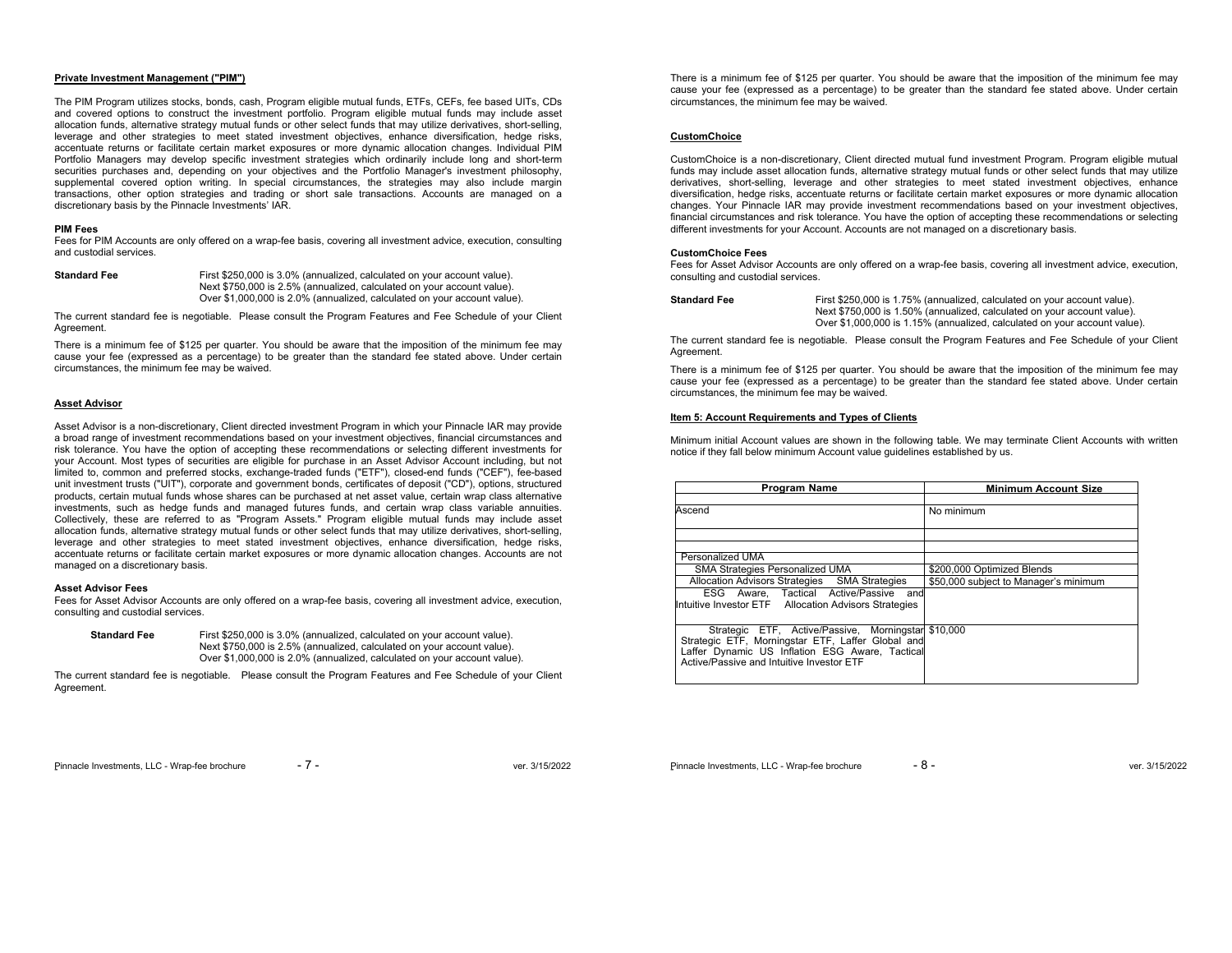| CAAP plus and Tactical ETF Strategic ETF, \$25,000<br>Active/Passive, Morningstar Strategic<br>ETF.<br>Morningstar ETF, Laffer Global and Laffer Dynamic<br><b>US Inflation</b> |                    |
|---------------------------------------------------------------------------------------------------------------------------------------------------------------------------------|--------------------|
| Wells Fargo Compass Asset Allocation Strategies \$50,000<br>CAAP plus and Tactical ETF                                                                                          |                    |
| Conservative Growth & Income Wells Fargo<br><b>Compass Asset Allocation Strategies</b>                                                                                          |                    |
| Moderate Growth & Income<br>Conservative Growth & Income                                                                                                                        | \$250.000          |
| Aggressive Growth & Income                                                                                                                                                      | Moderate \$250,000 |
| Aggressive Growth<br>Conservative Growth                                                                                                                                        | \$250,000          |
| <b>Conservative Growth</b><br>Moderate Growth                                                                                                                                   | \$250.000          |
| Aggressive Growth<br>Moderate Growth                                                                                                                                            | \$250.000          |
| Aggressive Growth                                                                                                                                                               | \$150,000          |
| <b>Customized Portfolios Equity Strategies</b>                                                                                                                                  |                    |
| <b>Customized Portfolios Equity Strategies</b>                                                                                                                                  | \$50.000           |
| FundSource                                                                                                                                                                      |                    |
| <b>FundSource Foundations FundSource</b>                                                                                                                                        | \$25,000           |
| <b>FundSource Foundations</b>                                                                                                                                                   | \$10,000           |
|                                                                                                                                                                                 |                    |
| Private Investment Management ("PIM")                                                                                                                                           |                    |
| CustomChoicePrivate Investment Management ("PIM")                                                                                                                               | \$50,000           |
| Asset AdvisorCustomChoice                                                                                                                                                       | \$25.000           |
| Charles Schwab Institutional Intelligence Portfolio                                                                                                                             | \$25.000           |
| CustomChoice                                                                                                                                                                    | \$5,000 Minimum    |
| CustomChoice                                                                                                                                                                    |                    |
| Asset Advisor                                                                                                                                                                   | \$25.000           |
| Charles Schwab Institutional Intelligence Portfolio                                                                                                                             | \$5,000 Minimum    |
| CustomChoice                                                                                                                                                                    | \$25.000           |
|                                                                                                                                                                                 | \$25,000           |

#### Types of Clients

Pinnacle Investments may provide the advisory services described in this brochure to individuals, pension or profit-sharing plans, trusts, estates or charitable organizations, corporations or other business entities, governmental entities and educational institutions, as well as banks or thrift institutions.

Charles Schwab Institutional Intelligence Portfolio Automated Investment Management Platform: Clients eligible to enroll in the Program include individuals, IRAs, and revocable living trusts. Clients that are organizations (such as corporations and partnerships) or government entities, and clients that are subject to the Employee Retirement Income Security Act of 1974, are not eligible for the Program.

### **Item 6: Portfolio Management Selection and Evaluation**

#### Manager Evaluation

Pinnacle Investments conducts a diligence review of each sub-advisor at initiation and as needed, but at a minimum, on an annual basis. This includes a review of advisory account performance.

Pinnacle Investments' portfolio managers on wrap-fee programs utilize the WFA platform with performance derived from the WFA system. Neither the Adviser nor a third-party reviews portfolio manager performance information and may not be calculated on a uniform and consistent basis. There is an appearance of conflict when a Pinnacle IAR also acts as a portfolio manager and there is a decision to participate in a wrap-fee program. Pinnacle Investments resolves this appearance of conflict by periodic reviews of client accounts participating in wrap-fee programs. A related portfolio manager may be replaced in the event a review by Pinnacle Investments determines it is in the best interest of the client. Pinnacle Investments has no uniform methodology for determining the selection and review of related person portfolio managers.

#### Client Restrictions and Instructions

 We will comply with any reasonable instructions and/or restrictions you give us when making recommendations for your Account. Reasonable instructions generally include the designation of particular securities or types of securities that should not be purchased for the Account, or that should be sold if held in the Account. If your restrictions are unreasonable or if we or your Pinnacle IAR believe that the restrictions are inappropriate, we will notify you that, unless they are modified, we may remove your Account from the Program. You will not be able to provide instructions that prohibit or restrict the investment advisor of an open-end or closed-end mutual fund or exchange-traded funds, with respect to the purchase or sale of specific securities or types of securities within the fund. Our policy is generally to liquidate your preexisting securities portfolio immediately and bring the Account into conformity with your target allocations. If you wish to hold certain positions for tax or investment purposes, you should consider holding these positions in a separate Account.

#### Performance-Based Fees

 Neither Pinnacle Investments nor any of its Supervised Persons (employees) accepts performance-based fees (fees based on a share of capital gains or on a capital appreciation of the assets of a client).

#### Side-by-side management

Pinnacle Investments does not engage in side-by-side management, which refers to the practice in which a management firm simultaneously manages multiple products, such as mutual funds, hedge funds, separately managed accounts, and so forth.

## **Item 7: Client Information Provided to Portfolio Managers**

All Clients must provide information on their investment objectives, financial circumstances, risk tolerance and any restrictions they may wish to impose on investment activities. We will notify you in writing at least annually to update your information and indicate if there have been any changes in your financial situation, investment objectives or instructions; and you agree to inform us in writing of any material change in your financial circumstances that might affect the manner in which your assets should be invested. Your Pinnacle IAR will be reasonably available to you for consultation on these matters and will act on any changes deemed to be material or appropriate as soon as practical after we become aware of the change.

## **Item 8: Client Contact with Portfolio Managers**

Your contact for information and consultation regarding your Program Accounts is generally your IAR. In certain instances, your Pinnacle IAR may coordinate their response with the Portfolio Manager (if applicable) or arrange for you to consult directly with the Portfolio Manager. In Pinnacle IAR Directed Programs, your IAR is acting in the capacity of Portfolio Manager. You have no restrictions in contacting your Pinnacle IAR.

#### **Item 9: Additional Information**

#### **Disciplinary Information**

There is no material Disciplinary Information to report regarding Wrap Fee Programs offered by Pinnacle Investments.

#### **Other Financial Industry Activities and Affiliations**

Pinnacle Investments, LLC - Wrap-fee brochure - 9 - ver. 3/15/2022

Pinnacle Investments, LLC - Wrap-fee brochure - 10 - ver. 3/15/2022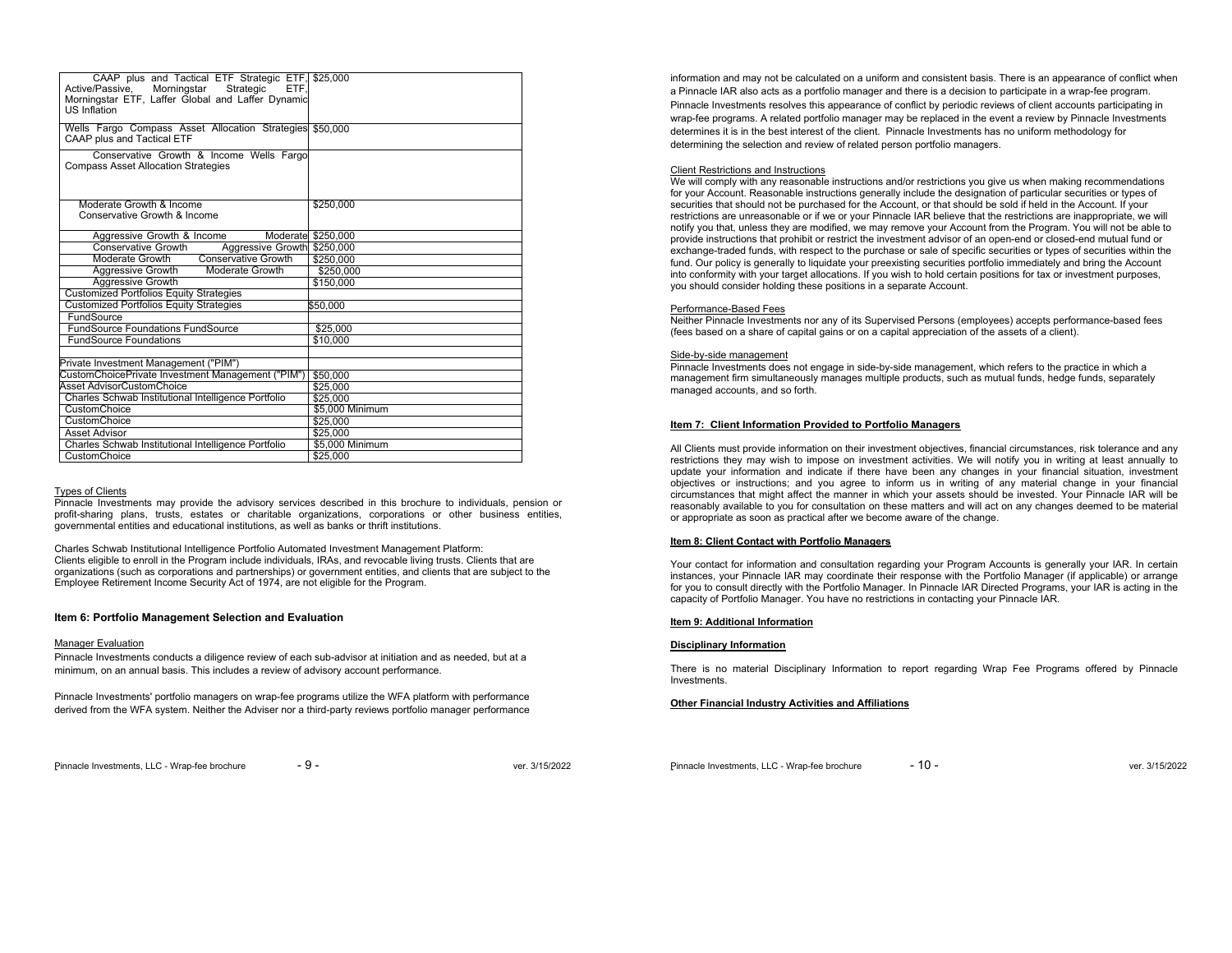Pinnacle Investments is registered as a securities broker-dealer with the Financial Industry Regulatory Authority. We also have arrangements that are material to its advisory business or clients with a related person who is an investment company and other investment advisor. Pinnacle is also a general partner in a partnership in which clients are solicited to invest. These arrangements and partnerships are disclosed as follows:

#### OTHER BUSINESS ACTIVITIES AND AFFILIATIONS

## Pinnacle Holding Company, LLC

Pinnacle Holding Company, LLC is the parent company of 1) Pinnacle Investments, LLC, 2) Confidential Planning I, LLC 3) Pinnacle Capital Management, LLC. Pinnacle Investments is not formally affiliated with Pinnacle Advisors, LLC., however there is some common ownership. Pinnacle Advisors, LLC is an SEC-registered investment advisor. The advisory services provided by Pinnacle Advisors, LLC are separate and distinct from the advisory services provided by Pinnacle Investments or any other subsidiary of Pinnacle Holding Company, LLC.

### Confidential Planning I, LLC

Confidential Planning I, LLC is a registered investment adviser focused on bringing single provider 403(b) retirement plans to educators and employees of schools, hospitals and not-for-profit (501c) organizations. The IARs may offer Plan Sponsors with customized investment advisory services, diversified investment menus, consulting and reporting, and participant educational programs.

# Pinnacle Capital Management, LLC

Pinnacle Capital Management, LLC ("PCM") is an investment manager providing services to individual investors, corporations, pension funds, foundations, endowments, labor unions, insurance companies, healthcare organizations and governments. PCM specializes in managing equity, balanced and fixed income portfolios by identifying undervalued securities of well-known companies.

# Sub-Advisory Services

PCM provides portfolio management services in the Pinnacle Investments' Pinnacle Capital Management Separately Managed Account Program (hereinafter "PCM SMAP"). PCM SMAP offers a wrap fee and non-wrap fee programs where Pinnacle Investments (hereinafter "PI") is the advisor and wrap fee program sponsor, and PCM is the sub-advisor responsible for portfolio management services. As part of its portfolio management services, depending on the version of the PCM SMAP agreement, PCM may vote proxies on behalf of participants.

PCM is compensated by Pinnacle Investments for providing portfolio management services for clients participating in the wrap fee program. The participants in PCM SMAP are clients of Pinnacle Investments and not advisory clients of Pinnacle Capital Management. Pinnacle Investments is responsible for assisting clients in understanding the wrap fee program in light of the client's investment objectives and financial situation, initially and on an ongoing basis. PI is also responsible for client communication, portfolio reviews, client services, account maintenance, and communicating client portfolio strategy changes to PCM. PCM manages client portfolios in accordance with the portfolio strategy selected on the PCM SMAP agreement with full trading discretion, subject to written restrictions, and does not act in any other capacity. The Brochure for this Wrap Fee Program can be accessed via the following link:

https://www.pcm-advisors.com/learning-center

# **Code of Ethics, Participation or Interest in Client Transactions and Personal Trading**

#### Code of Ethics

 All Pinnacle Investments' employees must comply with a Code of Ethics and Insider Trading Policy. The purpose of the Code is to preclude activities which may lead to or give the appearance of conflicts of interest, insider trading and other forms of prohibited or unethical business conduct. The Code describes Pinnacle Investments' high standard of business conduct, and its fiduciary duty to its clients.

Pinnacle Investments, LLC - Wrap-fee brochure - 11 - ver. 3/15/2022

The Code's key provisions include:

- Statement of General Principles
- Policy on and reporting of Personal Securities Transactions
- A prohibition on Insider Trading
- Restrictions on the acceptance of significant gifts
- Procedures to detect and deter misconduct and violations
- Requirement to maintain confidentiality of client information

The Compliance Dept, Supervisors or their delegates, review all employee trades each quarter. These reviews ensure that personal trading does not affect the markets and that clients of Pinnacle Investments receive preferential treatment.

Pinnacle Investments' employees must acknowledge the terms of the Code when hired and at least annually thereafter. Any individual not incompliance with the Code may be subject to discipline.

Clients and prospective clients can obtain a copy of Pinnacle Investments' Code of Ethics by contacting Mark Hansen at (774) 719-2258 or mhansen@pinnacle-llc.com.

# **Conflicts of Interest:**

 Pinnacle Investments is both an SEC registered investment adviser and a registered broker-dealer. As such it is able to act in an advisory capacity and manage accounts as well as act in a brokerage capacity and maintain brokerage accounts. A material conflict of interest may arise when a brokerage account converts to an advisory account where investment advisor representatives place clients in asset-based fee accounts versus transactionbased fee accounts. The same conflict may arise when an advisory account converts to a brokerage account where investment advisory representatives place clients in transaction-based accounts versus asset-based fee accounts.

 Pinnacle Investments addresses these potential conflicts of interest through the use of internal policies and controls that require the designated supervisor to review client information prior to converting a brokerage account to an advisory account or an advisory account to a brokerage account.

There is a potential conflict that arises when representatives of Pinnacle Investments, who are individual shareholders of Pinnacle Holding Co., LLC, invest client assets with its affiliate, PCM , because profitability of Pinnacle Capital Management, LLC could impact shareholder value. We feel this conflict is minimized in that representatives of Pinnacle Investments, LLC must ensure that any PCM products are in the best interest of the client.

Pinnacle Investments, when acting as a broker-dealer, provides recommendations subject to Regulation Best Interest. When we provide you with a recommendation, we have to act in your best interest and not put our interest ahead of yours. At the same time, the way we make money creates some conflicts with your interests. You should understand and ask us about these conflicts because they can affect the services we provide. Here are some examples to help you understand what this means:

# Employee vs. Client Conflicts:

The compensation arrangements or incentives for the firm or its employees could affect whether employees recommend or offer a particular security or transaction to a client.

#### Outside business activities:

 If your broker or adviser engages in an outside business activity it can cause the appearance of a conflict. Typically, this may occur if the broker or advisor engages in an outside business activity relating to a stock offering and employer for the outside business activity tries to have the broker or adviser recommend or sell certain investments.

Dual Registration – Investment Advisor/ Broker Capacity

Pinnacle Investments, LLC - Wrap-fee brochure - 12 - ver. 3/15/2022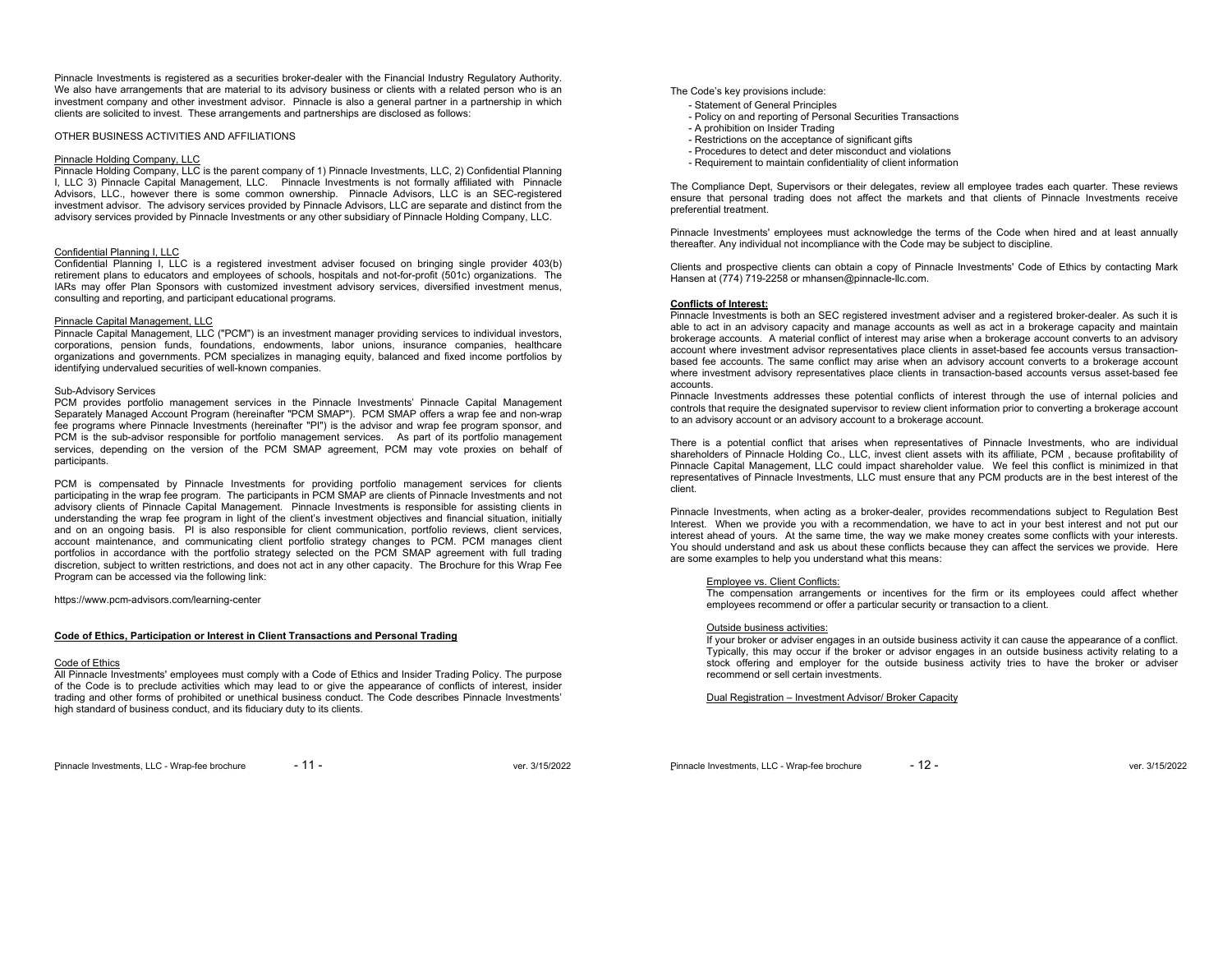Pinnacle Investments is both an SEC registered investment adviser and a registered broker-dealer. As such it is able to act in an advisory capacity and have managed accounts as well as act in a brokerage capacity and maintain brokerage accounts. It is important that the broker or advisor is clear on that role when engaging with a client.

A material conflict of interest may arise when a brokerage account converts to an advisory account where investment advisor representatives place clients in asset-based fee accounts versus transaction-based fee accounts. The same conflict may arise when an advisory account converts to a brokerage account where investment advisory representatives place clients in transaction-based accounts versus asset based fee accounts.

Pinnacle Investments addresses this potential conflict of interest through the use of an internal policy that requires that a Pinnacle representative fill in a form with pertinent information when a brokerage account converts to an advisory account or, vice versa, when an advisory account converts to a brokerage account. The information pertains directly to the reasoning for the transfer of the account and requires the signature of the designated supervisor.

There is a potential conflict that arises when representatives of Pinnacle Investments, who are individual shareholders of Pinnacle Holding Co., LLC, invest client assets with its affiliate, PCM, because profitability of PCM could impact shareholder value. We feel this conflict is minimized in that representatives of Pinnacle Investments must ensure that any PCM products are in the best interest of the client.

#### **Brokerage Transaction:**

Pinnacle Investments is required to provide clients with the best execution possible for their transactions. An appearance of a conflict of interest may occur if a broker-dealer or investment adviser directs transactions to a certain market center that may not provide able to provide clients the best possible execution price on their transactions.

#### **a. Front Running:**

Front Running is not only a conflict of interest but also a prohibited act. This situation results when a broker or advisor takes advantage of non-public information about a large block trade and purchases or sells the securities in his or her own account ahead of the block execution.

- b. **When we act as your investment adviser,** we have to act in your best interest and not put our interest ahead of yours. At the same time, the way we make money creates some conflicts with your interests. You should understand and ask us about these conflicts because they can affect the investment advice we provide you.
- c. **When we provide with a recommendation as your broker-dealer or act as an investment adviser,** we have to act in your best interest and not put ours ahead of yours. At the same time, the way we make money creates some conflicts with your interests. You should understand and ask us about these conflicts because they can affect the recommendations and investment advice we provide you.

(ii) Examples of Ways You Make Money and Conflicts of Interest:

a. Proprietary Products: Investments that are issued, sponsored or managed by Pinnacle Investments or our affiliates.

### **1789 Growth and Income Fund**

 The 1789 Growth and Income Fund is a 40 Act Mutual Fund that seeks income and growth of capital by investing primarily in stocks with high and growing dividends. Pinnacle Investments is the distributor for the Fund and Pinnacle Investments' affiliate PCM is the Advisor to the Fund.

Pinnacle Investments, LLC - Wrap-fee brochure - 13 - ver. 3/15/2022

**Pinnacle Aggressive Growth Global, Extended Fund (PAGGE)** 

PAGGE is a private 130/30 long/short fund. Pinnacle Investments' affiliate PCM is the Advisor and General Partner to the Fund.

- b. Third-Party Payments: We do not receive third party payments when we recommend or sell certain investments.
- c. Revenue Sharing: We do not receive revenue sharing from managers or sponsors of specific investments.
- d. Principal Trading: Investments Pinnacle Investments buy from a retail investor and/or investments Pinnacle Investments sells to a retail investor, for or from our own accounts, respectively.

# Participation or Interest in Client Transactions and Personal Trading

Individuals associated with Pinnacle Investments may buy or sell securities for their personal accounts identical to or different than those recommended to clients. It is the expressed policy of Pinnacle Investments that no person employed by Pinnacle Investments shall prefer his or her own interest to that of an advisory or sub-advisory client or make personal investment decisions of advisory clients. To supervise compliance with its Code of Ethics, Pinnacle Investments requires that anyone associated with advisory practice with access to advisory recommendations provide annual securities holdings reports and quarterly transaction reports to the firm's Chief Compliance Officer. Pinnacle Investments requires such access persons to also receive approval from the Chief Compliance Officer prior to investing in any private placements (limited offerings).

Pinnacle Investments requires that all individuals must act in accordance with all applicable Federal and State regulations governing registered investment advisory practices. Pinnacle Investments' Code of Ethics further includes the firm's policy prohibiting the use of material non-public information. Any individual not in observance of the above may be subject to discipline.

#### **Financial Information**

In certain circumstances, registered investment advisors are required to provide clients with material financial information or disclosures about their financial condition. Information is considered material if there is a substantial likelihood that a reasonable investor would consider it important to an investment decision, or if it would alter the total mix of available information about the company.

PI does not require or solicit prepayment of more than \$1,200 in fees per client six months or more in advance for either discretionary or non-discretionary accounts and does not produce stand alone balance sheets for its investment advisor operations. PI has never been the subject of a bankruptcy proceeding and it regularly files financial statements with the SEC. These are available through the SEC.

#### **Review of Accounts**

 At Pinnacle Investments a representative sample of accounts are reviewed at least quarterly. The securities held in Portfolio Management accounts are reviewed frequently and may be reviewed more frequently in the event of material market, economic or political events or changes in the client's individual circumstances. Reviews are conducted by applicable financial advisers, supervisors and/or their delegates.

Clients are provided with statements on a monthly or quarterly basis, depending on activity. These statements contain a description of any securities positions, money balances, or account activity to each customer whose account had a security position, money balance, or account activity during the period since the last such statement was sent to the customer.

#### **Client Referrals and Other Compensation**

Pinnacle Investments, LLC - Wrap-fee brochure - 14 - ver. 3/15/2022